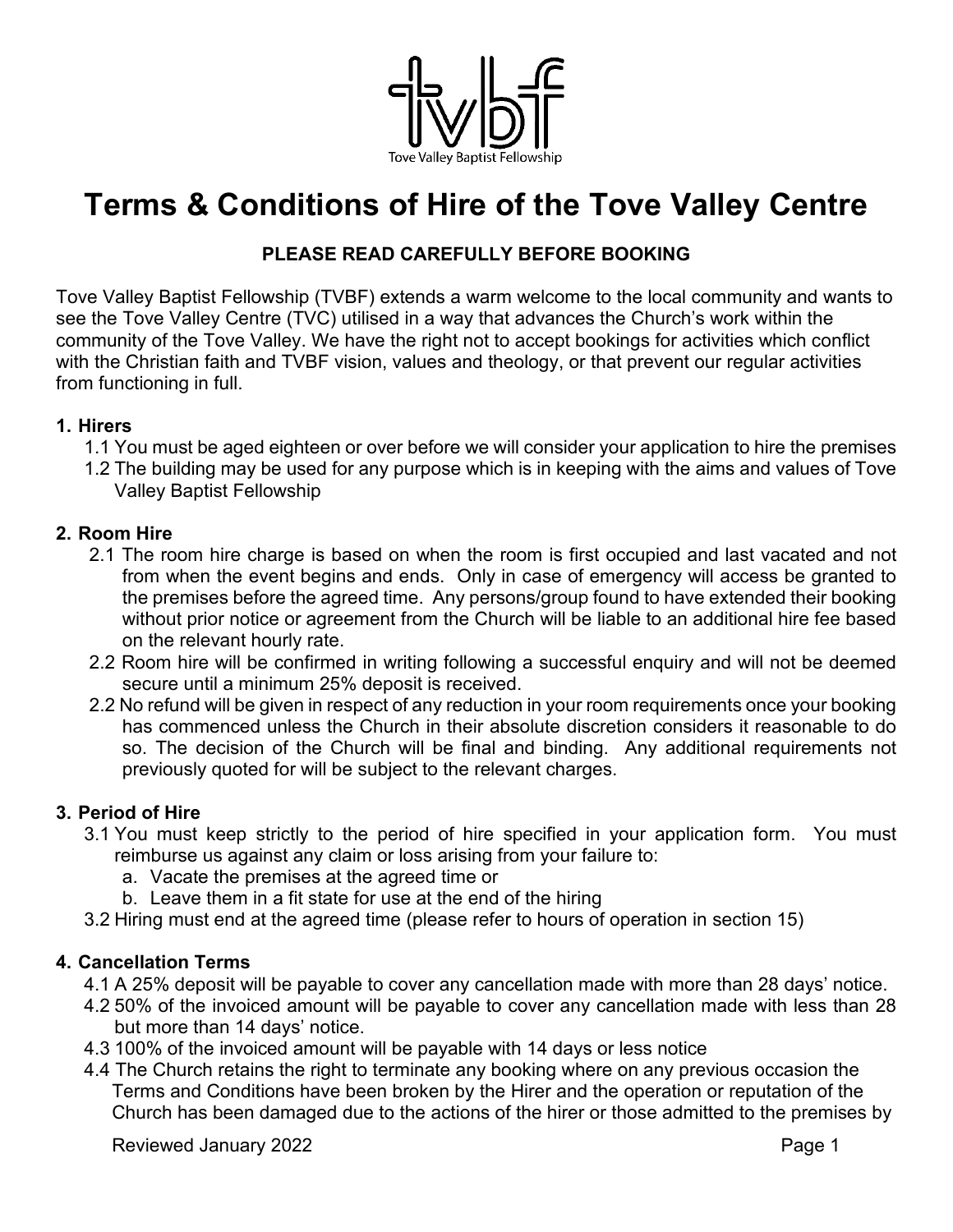the hirer. We will not be responsible for any loss or inconvenience which may be sustained by such termination in the circumstances. TVBF retain the right to terminate a booking due to exceptional circumstances.

## **5. Assignment or/and sub-letting**

Without our consent you must not:

- a. Sub-let any or all of the premises
- b. Use the premises for any other purpose than stated in the application form

#### **6. Admittance or Re-Admission**

Nobody may be admitted or re-admitted to the TVC after the agreed end time. Up to this time: 6.1 you must provide supervision; and

6.2 The Church has the right to refuse admission on any grounds they see fit.

## **7. Staff Supervision**

The Centre Manager or other Church Officer may enter the premises at any time during the period of hire.

## **8. Responsibility for Injury or Damage**

- 8.1 As far as any loss or damage arising from the hiring or use of the TVC results from our negligence, we accept liability. Otherwise, we do not accept liability for loss or damage. For example, damage from hammering nails into the fabric of the building or spills causing damage to carpets.
- 8.2 You must not do anything which may invalidate any insurance of the building. If, however, you do invalidate the insurance, then you must reimburse us for all losses so caused. You must notify us within 24 hours using the emergency telephone number provided of any injury occasioned to any person on the premises or of any damage caused to the building, premises, or any part thereof or to any article or contents within the building or premises or any part thereof during the hiring or your control of the premises.

#### **9. Damage deposits**

- 9.1 A returnable damage deposit will be required by the Church for your bookings.
- 9.2 The booking will not be confirmed until it has been paid. This deposit will be refunded in full if all is left as was originally found but will only be refunded in part if damage is sustained.
- 9.3 We reserve the right to make additional charges if rooms are left in an unclean or damaged state and the cost of cleaning and repair exceeds the deposit left. Should additional cleaning be required this must be undertaken at the hirer's expense.
- 9.4 All invoices must be settled within 14 days of the invoice date, any not settled will be liable to an additional charge.

#### **10. Removal of equipment**

All your equipment and any rubbish or left-over food must be removed at the end of your hire time or be disposed of in the bins on site.

#### **11. Compliance with these Conditions**

You must ensure that persons engaged by you for the purpose of your hiring are informed of and comply with Conditions which apply to them.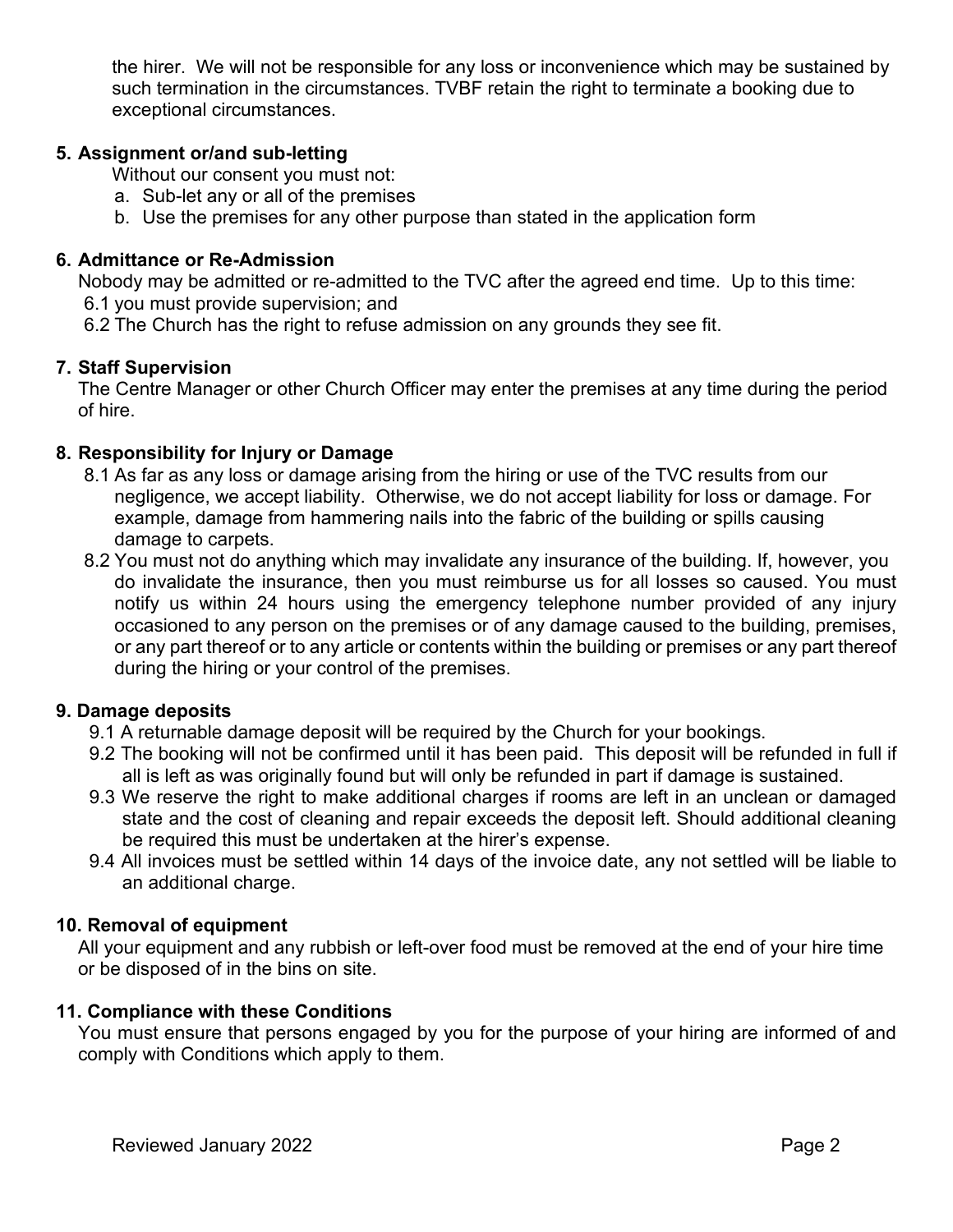# **12. Security**

- 12.1 All efforts to maintain security in the TVC building are made by Church staff during office hours. Hirers are responsible for security of the building during the whole period of hire.
- 12.2 The hirer is responsible for ensuring that all windows and doors are secured and lights and heating turned off following the completion of their booking, especially outside of office hours.
- 12.3 You must do your best to maintain good order and decent behaviour by persons in the premises during the hours of hiring.

#### **13. Licences**

13.1 You will be solely responsible for obtaining such licenses as may be needed for public entertainment, from the Performing Rights Society, Photographic Performance Limited, Local Authority or otherwise and for the observance of the same. Any such licence must be delivered to us for inspection at least seven days before the period of hire commences.

13.2 No gambling is allowed on the premises.

13.3 Alcohol will only be permitted at the discretion of the Centre Manager and all requests should be put in writing

#### **14. Statutory and other obligations**

You shall comply with all conditions and regulations made in respect of the premises by the Fire Authority, Local Authority, the Local Magistrates Court, the Local Licensing Justices Court or otherwise, particularly in any event which includes public dancing or music or other similar public entertainment, the showing of films or videos or stage plays.

#### **15. Hours of hire**

**These are our usual hours of hire; however, we may consider an earlier opening where required.**

- **Monday to Friday: 8.00- 22.30**
- **Saturday: 9.00 - 23:00**
- **Sunday and Bank Holidays: 9.00 – 20:00**

#### **16. Control of use of Premises**

16.1 You must take all due precautions for the safety of the public, and any other person on the premises or in the building. You must retain control over all parts of the premises you hire.

#### **17. Maximum Capacity**

The maximum number of persons permitted in the TVC are: **Meeting room 1 - 7.06m x 5.70m (40.2m2) – 40 people Meeting room 2 - 3.4m x 4.4m (15m2) – 15 people Meeting room 3 - 6.9m x 4.4m (30m2) – 30 people Meeting room 2+3 with folding partition open - 10.4m x 4.4m (45m2) 45 people Main Hall - 14.8m x 10.1m (149m2) – Maximum capacity – 150 seated**

**Foyer (can open folding doors into main hall for large events) - usable space approx 15.3m x 5.3m (81m2) Maximum capacity 220**

#### **18. Prohibitions**

Neither you nor anyone invited to the premises by you or your agents must:

- a. store or allow to accumulate rubbish on the premises
- b. conceal to view, or obstruct access to, any firefighting equipment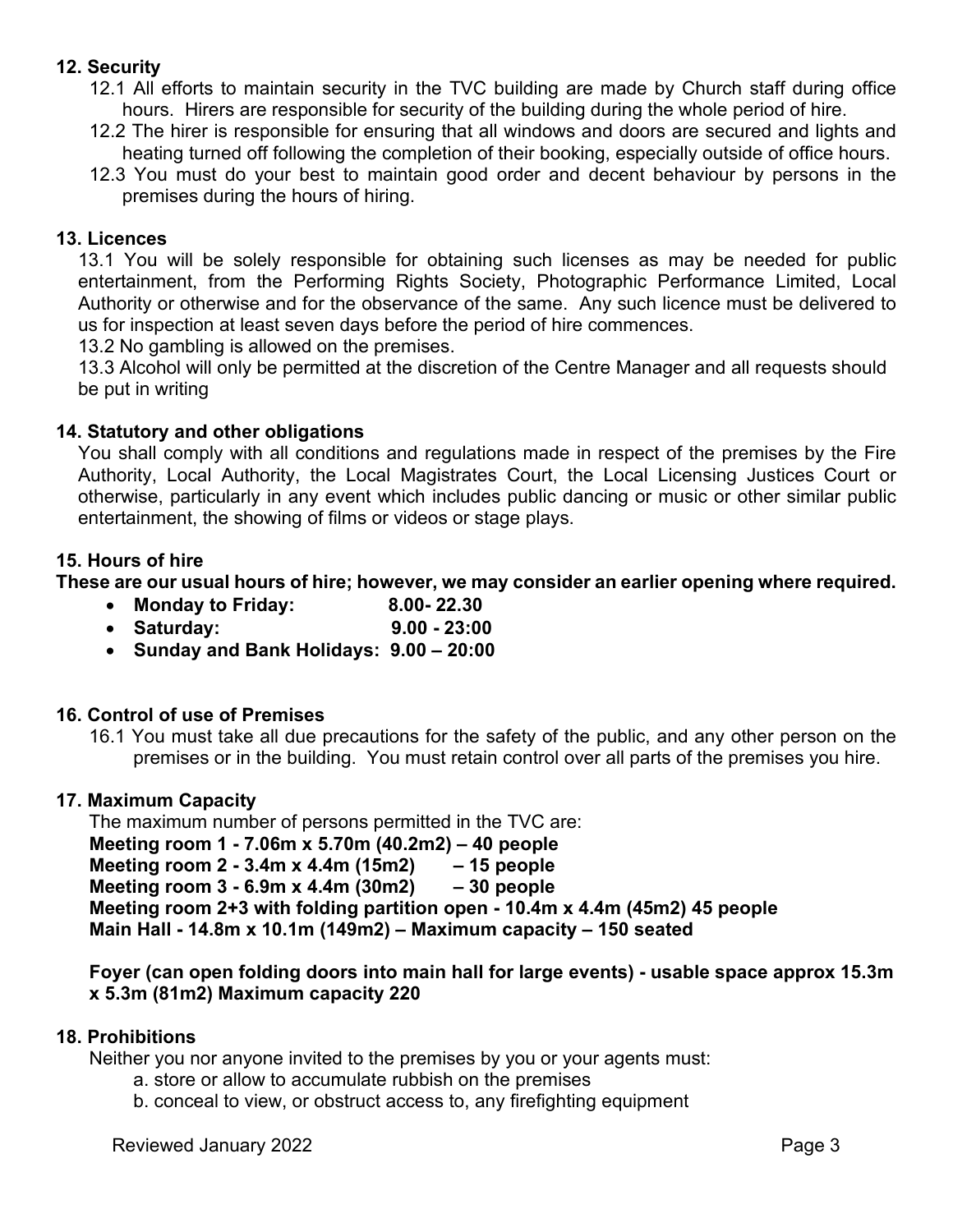c. bring any explosive, toxic, hazardous or highly flammable substance into the premises without or prior written consent

d. use laser, stroboscopic lighting, smoke vapour or water vapours;

use cylinders for the storage of air or other gases or liquids under pressure except with or written consent. You must give at least 12 days' notice in writing of any proposal to use such things.

e. use real flame in entertainment

f. smoking/vaping is prohibited within the grounds of the Tove Valley Centre

## **19. Duties of the person in charge, attendants & stewards**

- 19.1 You must nominate someone aged eighteen or over who will be present at your event to act as Coordinator and to liaise with the Church. The Coordinator will receive fire instructions and will act as the contact person should any problems arise on either side. He or she will confirm final arrangements on arrival and authorise any additional charges etc before the end of the booking. He or she will also have read and be in possession of the "Terms and Conditions of Hire" and will be responsible for ensuring all conditions are met. The Coordinator must countersign the booking application form and acknowledge that he or she is responsible for ensuring the terms and conditions of hire are complied with.
- 19.2 The Coordinator must be present whenever members of the public are on the premises.
- 19.3 The Coordinator must not be engaged in duties which prevent him or her from exercising general supervision of the hiring arrangements.
- 19.4 You must have two designated attendants for the duration of your hire. These attendants will act with the coordinator in the event of an incident to evacuate the premises and to avoid panic. These attendants will also receive an evacuation briefing.
- 19.5 If your event is for children or adults at risk you must have a Safeguarding Policy and comply with the government's guidance for such. We will want to check your ratios of adults to children for groups with children. We will require a copy of your Safeguarding Policy

#### **20. Fire Precautions**

- 20.1 You acknowledge that you have received and will ensure that the Coordinator will receive clear instructions on his or her arrival and will have communicated clearly to the attendants the following matters:
	- a. the action to be taken in the event of fire. This includes raising the alarm and evacuating the building
	- b. the location and use of fire equipment
	- c. escape routes and the need to keep them clear
	- d. method of operation of escape door fastenings
	- e. appreciation of the importance of any fire doors and of closing all fire doors at the time of fire.
- 20.2 We hold regular fire drills and practices and reserve the right to stage simulated evacuations of the building during office hours when the building is in use by outside groups. If such drill or practice would seriously disrupt your event this must be brought to our attention when you make the booking.
- 20.3 When the office is not manned there will be no access to a telephone. Please make sure you bring a mobile phone with you to use during your hire.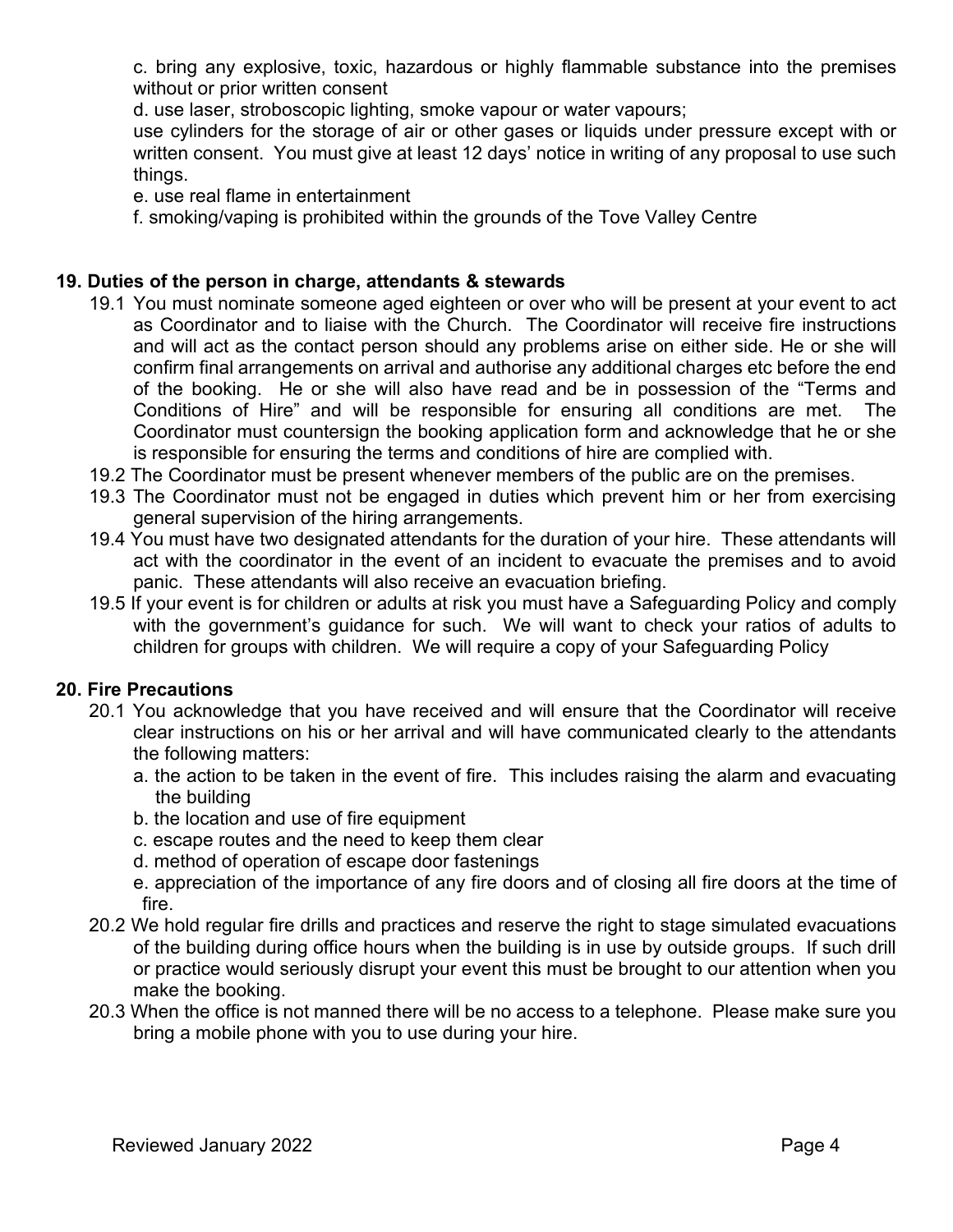# **21. Safety Measures**

In advance of admitting members of the public you will check the following items:

- a. That all escape routes are free of obstruction and can safely be used
- b. That any fire doors are not wedged open
- c. That there are no obvious fire hazards on the premises
- d. You must keep every gangway, corridor, passage, lobby, and other designated exit route free always from chairs or other obstructions.

# **22. Conditions of Premises at Termination of Hiring**

At the end of the hiring, you shall be responsible for leaving the premises and surrounds in a clean and tidy condition, properly locked and secured unless directed otherwise and any contents temporarily removed from their usual positions with our consent properly replaced, otherwise we shall be at liberty to make an additional charge.

## **23. Nuisance**

- 23.1 Because of the residential nature of the neighbourhood, the use of amplified music must be moderated and those leaving the premises in the late evening must be asked to do so quietly.
- 23.2 We may, at our discretion, impose specific maximum sound pressure levels.

## **24. Temporary Electrics**

- 24.1 Temporary electrical installations and electrical apparatus may only be installed with our prior written approval in accordance with the Institute of Electrical Engineer's Regulations. They must always be installed by a competent electrician. All such apparatus must have been checked within six months prior to the hiring by a suitably qualified electrician. The temporary electrical installations must be cut off from the permanent installations immediately after each occasion on which they are used. They must be entirely removed as soon as the need for them has finished.
- 24.2 The PA system is not available to hire. Conferences held during the week may request use of the PA equipment, at the Manager's discretion or in absence of a Manager at the discretion of the Church leadership. Fees are listed separately

# **25. Sale of Goods**

25.1 Goods must not be sold in the premises without our written consent.

# **26. Damage to the fabric of the building or fittings**

- 26.1 You must not drive nails, tacks, drawing pins, screws or other similar things into the walls, doors or floors, woodwork, or any part of the structure, nor use adhesive tape, sticky tape or similar fixing agent to fix decorations. Please use existing display boards and fixings provided.
- 26.2 You must take every care to avoid damaging the paintwork/wallpaper etc
- 26.3 You must pay the cost of making good any damage to the paintwork, buildings, fittings, furniture or other property arising from the period of hiring.

#### **27. Confetti**

Confetti can only be used in any part of our premises or property with our prior written permission.

#### **28. Catering**

The kitchen is available for use by hirers of the Hall, subject to the conditions detailed below: The kitchen must be left as clean as it is found, and all food waste must be removed All breakages must be paid for

Reviewed January 2022 **Page 5** The range, oven and dishwasher may only be used by catering professionals or trained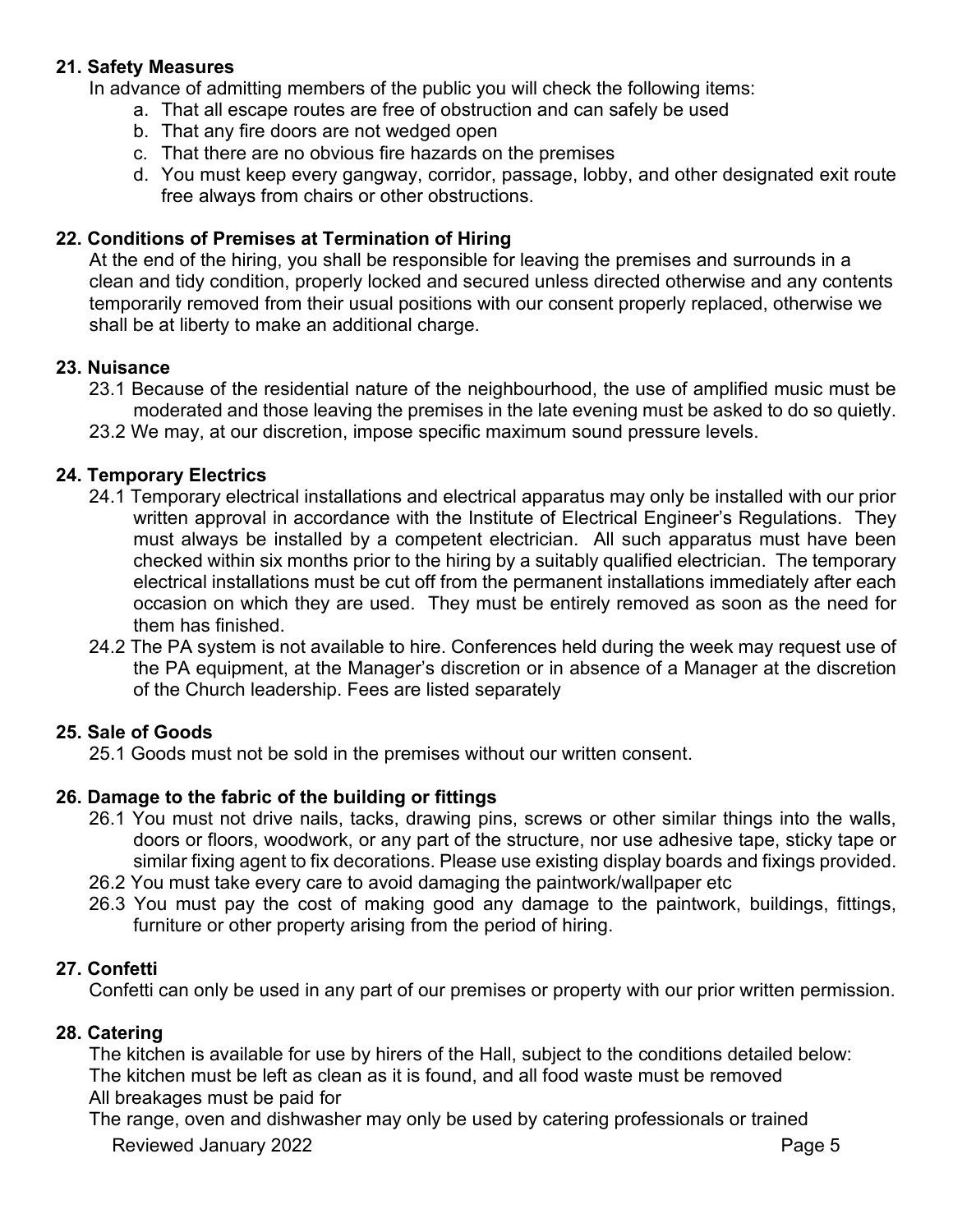#### staff/volunteers

All tables used must be washed after use and returned to their storage area Hot water dispensers are available in the kitchen and servery free of charge The servery area can be used to provide refreshments for small meetings. Hirers should provide their own refreshments

#### **29. Insurance**

TVC insurance policy covers the use of the buildings by outside organisations but where appropriate, hirers will carry their own insurance and public liability cover, in their own name to indemnify them in the event of any injury or property damage caused by their own negligence. TVC will want a copy of this insurance with the completed booking form.

#### **30. Internet**

A public WiFi connection is available for use by groups using or attending events at Tove Valley Centre. Such use must not be excessive or bring the reputation of Tove Valley Baptist Fellowship or its users into disrepute. You must at no time listen to, view or download offensive or illegal materials. Such use may be considered sufficient reason to remove WiFi access or end any hire agreement.

#### **31. Car Park**

The TVC car park may normally be used by those hiring the premises. However please note the following: a) The car park is offered on a first come first served basis b) Restrictions may apply for certain events when multiple activities are functioning at the same time without reduction in fee. c) Street parking in Surtees Way and Hunt Close is not permitted out of respect for the local neighbours. d) Parking is strictly at the owner's risk. The Church can accept no liability whatsoever for cars parked in its car park or on the streets. There is an adjacent long stay car park belonging to South Northants Council (SNC) with 170 spaces. High vehicles cannot be parked in the SNC car park as there is a height barrier nor should any vehicle be left there overnight. If the SNC car park is used during the evenings, all vehicles should leave the car park as soon as possible. CCTV is operated in the SNC car park.

To confirm a booking, we require from the hirer:

 $\Box$  A completed booking form

 $\Box$  Payment can be made by Bacs - Sort code: 40-44-26 Account 60814555

- $\Box$  Your deposit (cheques should be made out to Tove Valley Baptist Fellowship)
- $\Box$  A copy of your up-to-date public liability insurance, where applicable should be provided (Please ask if you are unsure)
- $\Box$  Where appropriate a copy of your Safeguarding Policy (for activities with children or vulnerable adults)

We will give hirers:

- $\Box$  A copy of the evacuation procedure
- $\square$  Emergency contact numbers (Needed for out of office hours bookings only)
- $\Box$  Details of parking and disabled access
- $\Box$  Book for registering any faults in the building or damage done
- $\square$  Accident book on hand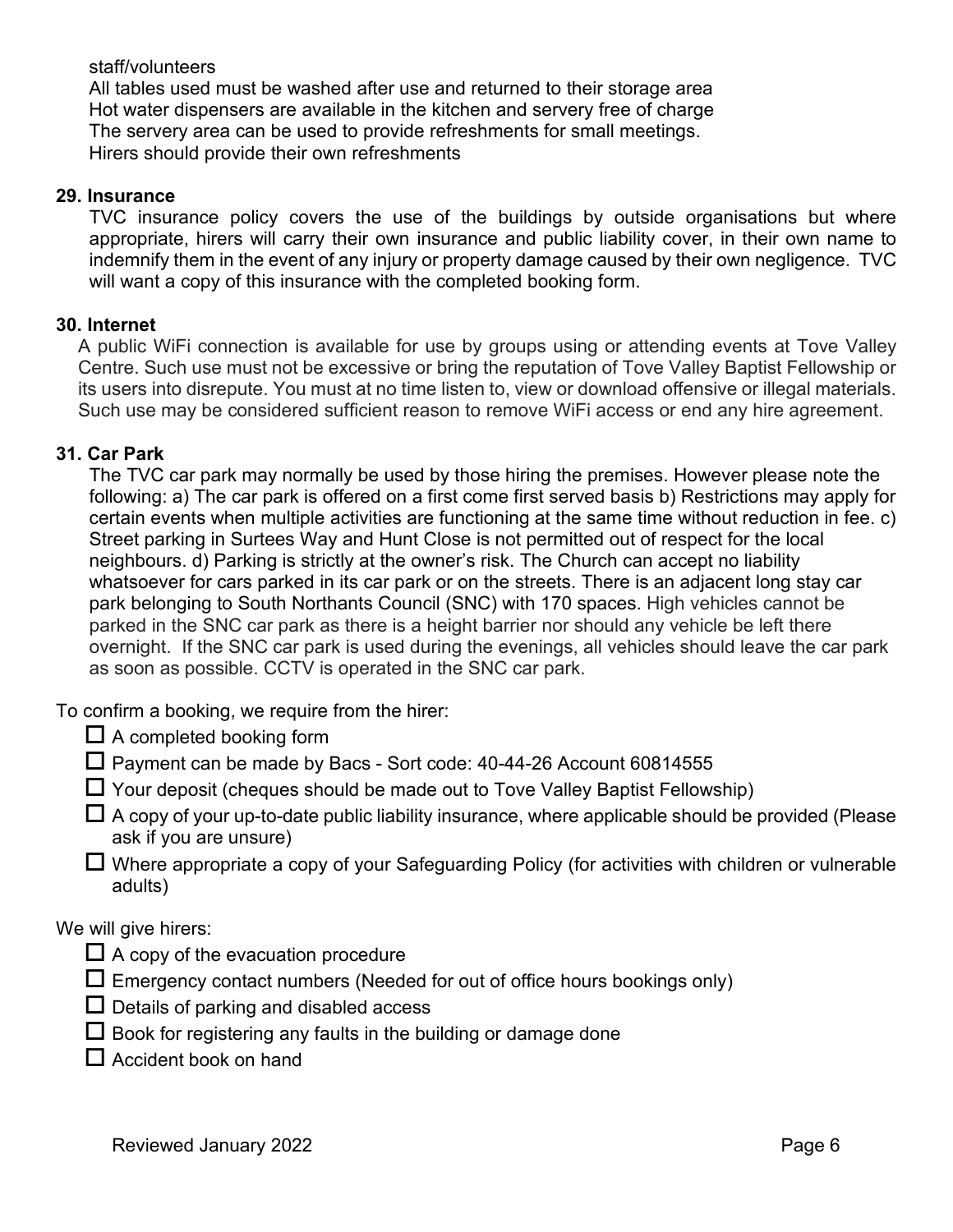ADVANCE BOOKINGS: Bookings may be made up to one year in advance (exceptions to this may be made for weddings or by agreement with the Centre Manager).

**Hiring Charges** (Please remember to include your set up and take down time.)

## **Regular Bookings**

#### **Monday to Friday**

Hall: £20 per hour

Other Meeting Rooms: £15 per hour (where meeting room 2 and 3 are hired together this will be charged at £20)

- Regular weekly bookings for less than 1 month The total booking fee must be paid in full at least 7 days before the booking period. This acts as a holding deposit and secures your booking/date/time
- Regular weekly bookings for more than 1 month One month's booking fee must be paid in full at least 7 days before the booking period. This acts as a holding deposit and secures your booking/date/time.

**Please note**: Regular bookings on Saturday are not available

## **One-off or Occasional Bookings**

#### **Monday to Friday**

Hall: £25 per hour

Other rooms: £20 per hour (where meeting room 2 and 3 are hired together this will be charged at £25)

# **Saturday Rates**

|                                         | Whole Building | Hall | <b>Other Meeting Rooms</b>          |
|-----------------------------------------|----------------|------|-------------------------------------|
| Per hour between 9am   £50<br>and 6 pm  |                | £30  | £20<br>Room 2 and 3<br>combined £30 |
| Per hour between 6pm   £95<br>and 11 pm |                | £65  | £30<br>Room 2 and 3<br>combined £40 |
| *All day rate                           | £900           | £560 | £260                                |

A 10% reduction will be applied for bookings of 4 hours or more **excluding** the "All-day" rate on Saturdays

# **Charges for other events (for non-church members)**

Baptisms, Weddings (service only), Funerals, Dedications can be arranged in conjunction with the Church Pastor. Details of costs will be given a time of booking.